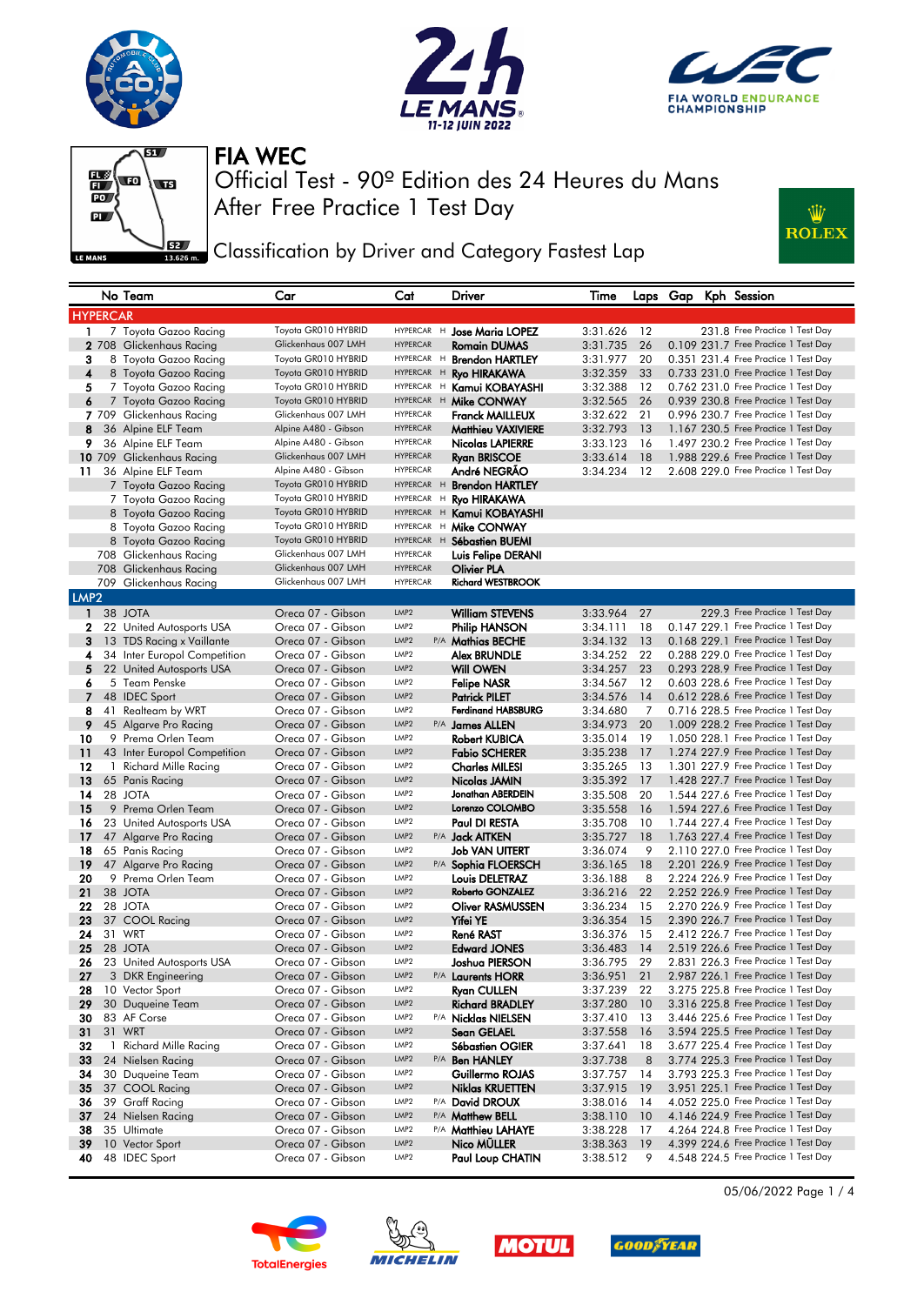









**EXALC** Classification by Driver and Category Fastest Lap

|                  |    | No Team                                    | Car                                    | Cat                                  | Driver                                      | Time                 |     |  | Laps Gap Kph Session                                                         |
|------------------|----|--------------------------------------------|----------------------------------------|--------------------------------------|---------------------------------------------|----------------------|-----|--|------------------------------------------------------------------------------|
| 41               |    | 43 Inter Europol Competition               | Oreca 07 - Gibson                      | LMP2                                 | David HEINEMEIER-HANSSON                    | 3:38.531             | 15  |  | 4.567 224.5 Free Practice 1 Test Day                                         |
| 42               |    | 83 AF Corse                                | Oreca 07 - Gibson                      | LMP <sub>2</sub>                     | P/A Alessio ROVERA                          | 3:38.784             | 14  |  | 4.820 224.2 Free Practice 1 Test Day                                         |
| 43               |    | 1 Richard Mille Racing                     | Oreca 07 - Gibson                      | LMP <sub>2</sub>                     | Lilou WADOUX                                | 3:38.954             | 16  |  | 4.990 224.0 Free Practice 1 Test Day                                         |
| 44               |    | 48 IDEC Sport                              | Oreca 07 - Gibson                      | LMP <sub>2</sub>                     | <b>Paul LAFARGUE</b>                        | 3:38.966             | 17  |  | 5.002 224.0 Free Practice 1 Test Day                                         |
| 45               |    | 34 Inter Europol Competition               | Oreca 07 - Gibson                      | LMP <sub>2</sub>                     | Jakub SMIECHOWSKI                           | 3:39.051             | 13  |  | 5.087 223.9 Free Practice 1 Test Day                                         |
| 46               |    | 35 Ultimate                                | Oreca 07 - Gibson                      | LMP <sub>2</sub>                     | P/A Jean-Baptiste LAHAYE                    | 3:39.238             | 16  |  | 5.274 223.7 Free Practice 1 Test Day                                         |
| 47               |    | 44 ARC Bratislava                          | Oreca 07 - Gibson                      | LMP <sub>2</sub><br>P/A              | <b>Bent VISCAAL</b>                         | 3:39.384             | 14  |  | 5.420 223.6 Free Practice 1 Test Day                                         |
| 48               |    | 5 Team Penske                              | Oreca 07 - Gibson                      | LMP <sub>2</sub>                     | Dane CAMERON                                | 3:39.412             | 14  |  | 5.448 223.6 Free Practice 1 Test Day                                         |
| 49               |    | 34 Inter Europol Competition               | Oreca 07 - Gibson                      | LMP <sub>2</sub>                     | <b>Esteban GUTIERREZ</b>                    | 3:39.490             | 13  |  | 5.526 223.5 Free Practice 1 Test Day                                         |
| 50               |    | 32 Team WRT                                | Oreca 07 - Gibson                      | LMP2                                 | <b>Dries VANTHOOR</b>                       | 3:39.626             | 7   |  | 5.662 223.4 Free Practice 1 Test Day                                         |
| 51               |    | 30 Duqueine Team                           | Oreca 07 - Gibson                      | LMP <sub>2</sub>                     | <b>Reshad DE GERUS</b>                      | 3:39.841             | 9   |  | 5.877 223.1 Free Practice 1 Test Day                                         |
| 52               |    | 32 Team WRT                                | Oreca 07 - Gibson                      | LMP <sub>2</sub>                     | <b>Rolf INEICHEN</b>                        | 3:39.880             | 29  |  | 5.916 223.1 Free Practice 1 Test Day                                         |
| 53               |    | 43 Inter Europol Competition               | Oreca 07 - Gibson                      | LMP <sub>2</sub>                     | Pietro FITTIPALDI                           | 3:39.971             | 15  |  | 6.007 223.0 Free Practice 1 Test Day                                         |
| 54               |    | 5 Team Penske                              | Oreca 07 - Gibson                      | LMP <sub>2</sub>                     | <b>Harrison NEWEY</b>                       | 3:40.091             | 5   |  | 6.127 222.9 Free Practice 1 Test Day                                         |
| 55               |    | 65 Panis Racing                            | Oreca 07 - Gibson                      | LMP <sub>2</sub>                     | Julien CANAL                                | 3:40.093             | 9   |  | 6.129 222.9 Free Practice 1 Test Day                                         |
| 56               |    | 5 Team Penske                              | Oreca 07 - Gibson                      | LMP <sub>2</sub>                     | <b>Emmanuel COLLARD</b>                     | 3:40.361             | 5   |  | 6.397 222.6 Free Practice 1 Test Day                                         |
| 57               |    | 3 DKR Engineering                          | Oreca 07 - Gibson                      | LMP <sub>2</sub>                     | P/A Jean GLORIEUX                           | 3:40.527             | 13  |  | 6.563 222.4 Free Practice 1 Test Day                                         |
| 58               |    | 83 AF Corse                                | Oreca 07 - Gibson                      | LMP <sub>2</sub>                     | P/A François PERRODO                        | 3:40.902             | 9   |  | 6.938 222.1 Free Practice 1 Test Day                                         |
| 59               |    | 41 Realteam by WRT                         | Oreca 07 - Gibson                      | LMP <sub>2</sub>                     | <b>Rui ANDRADE</b>                          | 3:41.240             | 22  |  | 7.276 221.7 Free Practice 1 Test Day                                         |
| 60               |    | 44 ARC Bratislava                          | Oreca 07 - Gibson                      | LMP <sub>2</sub>                     | P/A Tristan VAUTIER                         | 3:41.261             | 14  |  | 7.297 221.7 Free Practice 1 Test Day                                         |
| 61               |    | 13 TDS Racing x Vaillante                  | Oreca 07 - Gibson                      | LMP <sub>2</sub><br>LMP <sub>2</sub> | P/A Tijmen VAN DER HELM                     | 3:41.380             | 10  |  | 7.416 221.6 Free Practice 1 Test Day                                         |
| 62               |    | 47 Algarve Pro Racing                      | Oreca 07 - Gibson                      | LMP <sub>2</sub>                     | P/A John FALB                               | 3:42.459             | 9   |  | 8.495 220.5 Free Practice 1 Test Day                                         |
| 63               |    | 45 Algarve Pro Racing                      | Oreca 07 - Gibson                      | LMP <sub>2</sub>                     | P/A Steven THOMAS                           | 3:42.983             | 22  |  | 9.019 220.0 Free Practice 1 Test Day                                         |
| 64<br>65         |    | 39 Graff Racing<br>35 Ultimate             | Oreca 07 - Gibson<br>Oreca 07 - Gibson | LMP <sub>2</sub>                     | P/A Eric TROUILLET<br>P/A Francois HERIAU   | 3:43.616             | 18  |  | 9.652 219.4 Free Practice 1 Test Day<br>9.669 219.3 Free Practice 1 Test Day |
|                  |    |                                            | Ligier JSP217 - Gibson                 | LMP <sub>2</sub>                     | P/A Steven PALETTE                          | 3:43.633             | 16  |  | 14 10.571 218.5 Free Practice 1 Test Day                                     |
| 66<br>67         |    | 27 CD Sport<br>24 Nielsen Racing           | Oreca 07 - Gibson                      | LMP <sub>2</sub>                     | P/A Rodrigo SALES                           | 3:44.535<br>3:45.111 |     |  | 18 11.147 217.9 Free Practice 1 Test Day                                     |
| 68               |    | 39 Graff Racing                            | Oreca 07 - Gibson                      | LMP <sub>2</sub>                     | P/A Sébastien PAGE                          | 3:46.139             |     |  | 17 12.175 216.9 Free Practice 1 Test Day                                     |
| 69               |    | 3 DKR Engineering                          | Oreca 07 - Gibson                      | LMP <sub>2</sub>                     | P/A Alexandre COUGNAUD                      | 3:46.392             |     |  | 6 12.428 216.7 Free Practice 1 Test Day                                      |
| 70               |    | 44 ARC Bratislava                          | Oreca 07 - Gibson                      | LMP <sub>2</sub>                     | P/A Miroslav KONOPKA                        | 3:51.078             |     |  | 18 17.114 212.3 Free Practice 1 Test Day                                     |
| 71               |    | 27 CD Sport                                | Ligier JSP217 - Gibson                 | LMP <sub>2</sub>                     | P/A Christophe CRESP                        | 3:52.803             |     |  | 11 18.839 210.7 Free Practice 1 Test Day                                     |
| 72               |    | 13 TDS Racing x Vaillante                  | Oreca 07 - Gibson                      | LMP <sub>2</sub>                     | P/A Philippe CIMADOMO                       | 3:52.979             |     |  | 12 19.015 210.5 Free Practice 1 Test Day                                     |
| 73               |    | 27 CD Sport                                | Ligier JSP217 - Gibson                 | LMP <sub>2</sub>                     | P/A Michael JENSEN                          | 3:53.643             |     |  | 10 19.679 210.0 Free Practice 1 Test Day                                     |
|                  |    | 5 Team Penske                              | Oreca 07 - Gibson                      | LMP <sub>2</sub>                     | Mathieu JAMINET                             |                      |     |  |                                                                              |
|                  |    | 10 Vector Sport                            | Oreca 07 - Gibson                      | LMP <sub>2</sub>                     | Sébastien BOURDAIS                          |                      |     |  |                                                                              |
|                  |    | 22 United Autosports USA                   | Oreca 07 - Gibson                      | LMP <sub>2</sub>                     | <b>Filipe ALBUQUERQUE</b>                   |                      |     |  |                                                                              |
|                  |    | 23 United Autosports USA                   | Oreca 07 - Gibson                      | LMP <sub>2</sub>                     | Alexander LYNN                              |                      |     |  |                                                                              |
|                  |    | 23 United Autosports USA                   | Oreca 07 - Gibson                      | LMP2                                 | Oliver JARVIS                               |                      |     |  |                                                                              |
|                  |    | 31 WRT                                     | Oreca 07 - Gibson                      | LMP <sub>2</sub>                     | <b>Robin FRIJNS</b>                         |                      |     |  |                                                                              |
|                  |    | 31 WRT                                     | Oreca 07 - Gibson                      | LMP <sub>2</sub>                     | Mirko BORTOLOTTI                            |                      |     |  |                                                                              |
|                  |    | 32 Team WRT                                | Oreca 07 - Gibson                      | LMP <sub>2</sub>                     | <b>René RAST</b>                            |                      |     |  |                                                                              |
|                  |    | 32 Team WRT                                | Oreca 07 - Gibson                      | LMP2                                 | Mirko BORTOLOTTI                            |                      |     |  |                                                                              |
|                  |    | 37 COOL Racing                             | Oreca 07 - Gibson                      | LMP <sub>2</sub>                     | <b>Ricky TAYLOR</b>                         |                      |     |  |                                                                              |
|                  |    | 38 JOTA                                    | Oreca 07 - Gibson                      | LMP <sub>2</sub>                     | Antonio FELIX DA COSTA                      |                      |     |  |                                                                              |
|                  |    | 41 Realteam by WRT                         | Oreca 07 - Gibson                      | LMP <sub>2</sub>                     | René RAST                                   |                      |     |  |                                                                              |
|                  |    | 41 Realteam by WRT                         | Oreca 07 - Gibson                      | LMP <sub>2</sub><br>LMP <sub>2</sub> | Mirko BORTOLOTTI                            |                      |     |  |                                                                              |
|                  | 41 | Realteam by WRT                            | Oreca 07 - Gibson                      | LMP <sub>2</sub>                     | Norman NATO                                 |                      |     |  |                                                                              |
|                  |    | 44 ARC Bratislava<br>45 Algarve Pro Racing | Oreca 07 - Gibson<br>Oreca 07 - Gibson | LMP2                                 | P/A <b>Matej KONOPKA</b><br>P/A René BINDER |                      |     |  |                                                                              |
|                  |    | 47 Algarve Pro Racing                      | Oreca 07 - Gibson                      | LMP <sub>2</sub>                     | P/A Alexander PERONI                        |                      |     |  |                                                                              |
| <b>LMGTE Pro</b> |    |                                            |                                        |                                      |                                             |                      |     |  |                                                                              |
| 1                |    | 64 Corvette Racing                         | Chevrolet Corvette C8.R                | <b>LMGTE Pro</b>                     | <b>Tommy MILNER</b>                         | 3:54.690             | 19  |  | 209.0 Free Practice 1 Test Day                                               |
| 2                |    | 64 Corvette Racing                         | Chevrolet Corvette C8.R                | <b>LMGTE Pro</b>                     | Nick TANDY                                  | 3:54.722             | 28  |  | 0.032 209.0 Free Practice 1 Test Day                                         |
| 3                |    | 63 Corvette Racing                         | Chevrolet Corvette C8.R                | <b>LMGTE Pro</b>                     | <b>Nicky CATSBURG</b>                       | 3:54.766             | 15  |  | 0.076 208.9 Free Practice 1 Test Day                                         |
| 4                |    | 63 Corvette Racing                         | Chevrolet Corvette C8.R                | LMGTE Pro                            | Jordan TAYLOR                               | 3:54.904             | 18  |  | 0.214 208.8 Free Practice 1 Test Day                                         |
| 5.               |    | 63 Corvette Racing                         | Chevrolet Corvette C8.R                | <b>LMGTE Pro</b>                     | Antonio GARCIA                              | 3:55.303             | 16  |  | 0.613 208.5 Free Practice 1 Test Day                                         |
| 6                |    | 91 Porsche GT Team                         | Porsche 911 RSR - 19                   | LMGTE Pro                            | Gianmaria BRUNI                             | 3:55.467             | -11 |  | 0.777 208.3 Free Practice 1 Test Day                                         |
| 7                |    | 74 Riley Motorsports                       | Ferrari 488 GTE Evo                    | <b>LMGTE Pro</b>                     | <b>Felipe FRAGA</b>                         | 3:55.474             | 14  |  | 0.784 208.3 Free Practice 1 Test Day                                         |
| 8                |    | 92 Porsche GT Team                         | Porsche 911 RSR - 19                   | LMGTE Pro                            | <b>Laurens VANTHOOR</b>                     | 3:55.542             | 4   |  | 0.852 208.3 Free Practice 1 Test Day                                         |
| 9                |    | 51 AF Corse                                | Ferrari 488 GTE Evo                    | <b>LMGTE Pro</b>                     | <b>Daniel SERRA</b>                         | 3:55.563             | 13  |  | 0.873 208.2 Free Practice 1 Test Day                                         |
| 10               |    | 51 AF Corse                                | Ferrari 488 GTE Evo                    | <b>LMGTE Pro</b>                     | Alessandro PIER GUIDI                       | 3:55.585             | 9   |  | 0.895 208.2 Free Practice 1 Test Day                                         |
|                  |    |                                            |                                        |                                      |                                             |                      |     |  |                                                                              |









05/06/2022 Page 2 / 4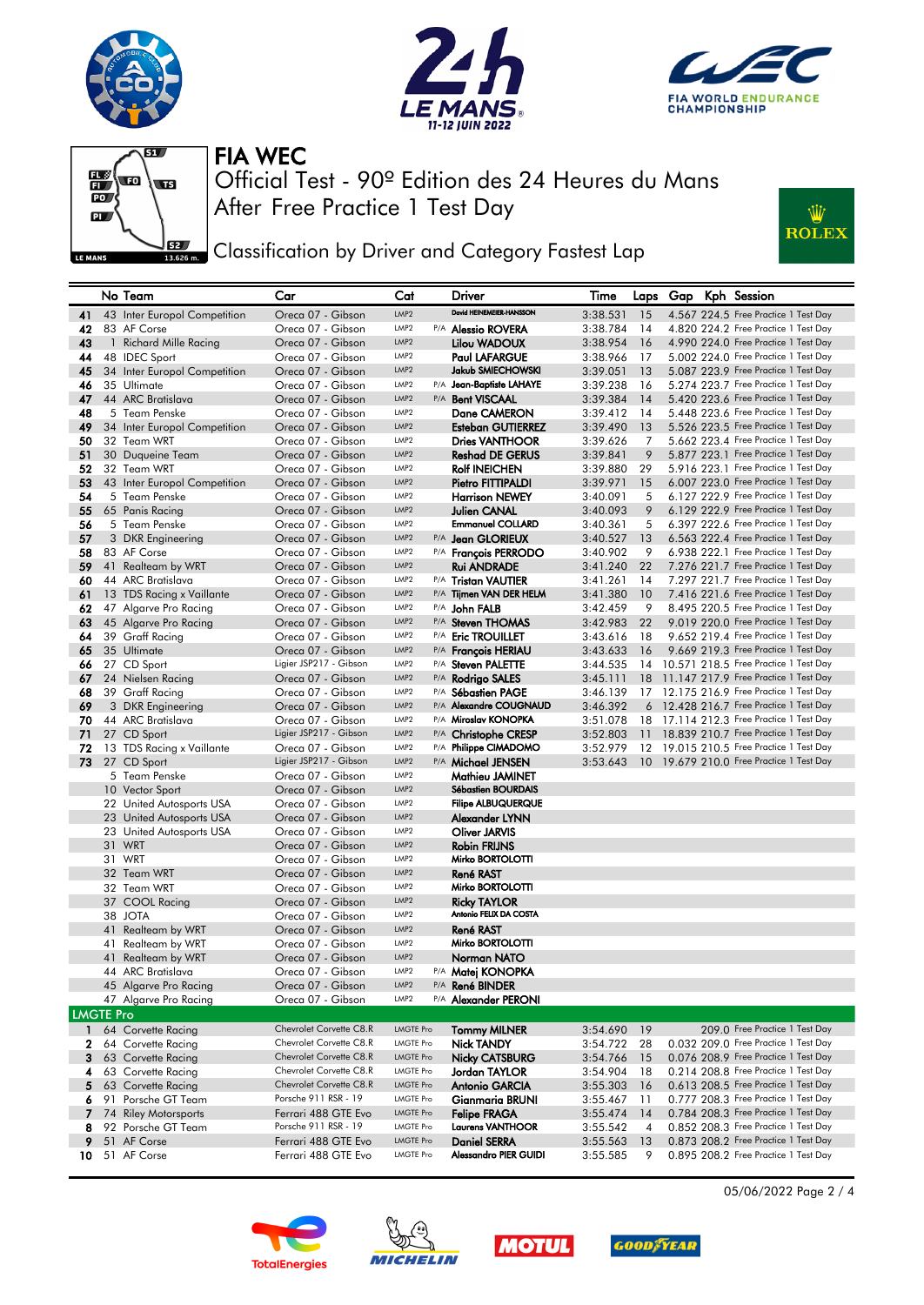









## **EXALC** Classification by Driver and Category Fastest Lap

|                 | No Team                                             | Car                                             | Cat                  | Driver                                    | Time                 |           |  | Laps Gap Kph Session                                                         |
|-----------------|-----------------------------------------------------|-------------------------------------------------|----------------------|-------------------------------------------|----------------------|-----------|--|------------------------------------------------------------------------------|
| 11              | 51 AF Corse                                         | Ferrari 488 GTE Evo                             | <b>LMGTE Pro</b>     | James CALADO                              | 3:55.598             | 8         |  | 0.908 208.2 Free Practice 1 Test Day                                         |
| 12              | 52 AF Corse                                         | Ferrari 488 GTE Evo                             | LMGTE Pro            | Miguel MOLINA                             | 3:55.693             | 7         |  | 1,003 208.1 Free Practice 1 Test Day                                         |
| 13              | 52 AF Corse                                         | Ferrari 488 GTE Evo                             | <b>LMGTE Pro</b>     | Davide RIGON                              | 3:55.817             | 15        |  | 1.127 208.0 Free Practice 1 Test Day                                         |
| 14              | 92 Porsche GT Team                                  | Porsche 911 RSR - 19                            | LMGTE Pro            | Kevin ESTRE                               | 3:55.882             | 7         |  | 1,192 208.0 Free Practice 1 Test Day                                         |
| 15              | 91 Porsche GT Team                                  | Porsche 911 RSR - 19                            | <b>LMGTE Pro</b>     | Frédéric MAKOWIECKI                       | 3:55.885             | 7         |  | 1.195 208.0 Free Practice 1 Test Day                                         |
| 16              | 74 Riley Motorsports                                | Ferrari 488 GTE Evo                             | LMGTE Pro            | <b>Shane VAN GISBERGEN</b>                | 3:55.940             | 12        |  | 1.250 207.9 Free Practice 1 Test Day                                         |
| 17              | 52 AF Corse                                         | Ferrari 488 GTE Evo                             | <b>LMGTE Pro</b>     | Antonio FUOCO                             | 3:56.473             | 8         |  | 1.783 207.4 Free Practice 1 Test Day                                         |
|                 | 91 Porsche GT Team                                  | Porsche 911 RSR - 19                            | <b>LMGTE Pro</b>     | Richard LIETZ                             |                      | 6         |  |                                                                              |
|                 |                                                     | Porsche 911 RSR - 19                            | <b>LMGTE Pro</b>     | Michael CHRISTENSEN                       |                      | 6         |  |                                                                              |
|                 | 92 Porsche GT Team                                  | Chevrolet Corvette C8.R                         | LMGTE Pro            |                                           |                      |           |  |                                                                              |
|                 | 64 Corvette Racing                                  |                                                 | <b>LMGTE Pro</b>     | Alexander SIMS                            |                      |           |  |                                                                              |
|                 | 74 Riley Motorsports                                | Ferrari 488 GTE Evo                             |                      | Sam BIRD                                  |                      |           |  |                                                                              |
| <b>LMGTE Am</b> |                                                     |                                                 |                      |                                           |                      |           |  |                                                                              |
|                 | 1 85 Iron Dames                                     | Ferrari 488 GTE Evo                             | LMGTE Am             | Michelle GATTING                          | 3:55.678             | 13        |  | 208.1 Free Practice 1 Test Day                                               |
|                 | 2 99 Hardpoint Motorsport                           | Porsche 911 RSR - 19                            | LMGTE Am             | <b>Alessio PICARIELLO</b>                 | 3:55.780 12          |           |  | 0.102 208.0 Free Practice 1 Test Day                                         |
| 3               | 57 Kessel Racing                                    | Ferrari 488 GTE Evo                             | LMGTE Am             | <b>Frederik SCHANDORFF</b>                | 3:55.818             | 16        |  | 0.140 208.0 Free Practice 1 Test Day                                         |
| 4               | 80 Iron Lynx                                        | Ferrari 488 GTE Evo                             | LMGTE Am             | Giancarlo FISICHELLA                      | 3:56.078             | 12        |  | 0.400 207.8 Free Practice 1 Test Day                                         |
| 5.              | 61 AF Corse                                         | Ferrari 488 GTE Evo                             | LMGTE Am             | Louis PRETTE                              | 3:56.113             | 12        |  | 0.435 207.8 Free Practice 1 Test Day                                         |
|                 | 6 85 Iron Dames                                     | Ferrari 488 GTE Evo                             | LMGTE Am             | Sarah BOVY                                | 3:56.267             | -12       |  | 0.589 207.6 Free Practice 1 Test Day                                         |
| 7               | 59 Inception Racing                                 | Ferrari 488 GTE Evo                             | LMGTE Am             | Marvin KLEIN                              | 3:56.352             | 30        |  | 0.674 207.5 Free Practice 1 Test Day                                         |
|                 | 8 77 Dempsey - Proton Racing                        | Porsche 911 RSR - 19                            | LMGTE Am             | <b>Harry TINCKNELL</b>                    | 3:56.370             | - 15      |  | 0.692 207.5 Free Practice 1 Test Day                                         |
| 9.              | 85 Iron Dames                                       | Ferrari 488 GTE Evo                             | LMGTE Am             | Rahel FREY                                | 3:56.514             | 10        |  | 0.836 207.4 Free Practice 1 Test Day                                         |
|                 | $10$ 75 Iron Lynx                                   | Ferrari 488 GTE Evo                             | LMGTE Am             | <b>Nicolas VARRONE</b>                    | 3:56.590             | -14       |  | 0.912 207.3 Free Practice 1 Test Day                                         |
| 11              | 21 AF Corse                                         | Ferrari 488 GTE Evo                             | LMGTE Am             | <b>Toni VILANDER</b>                      | 3:56.626             | 5         |  | 0.948 207.3 Free Practice 1 Test Day                                         |
| 12              | 80 Iron Lynx                                        | Ferrari 488 GTE Evo                             | LMGTE Am             | <b>Richard HEISTAND</b>                   | 3:56.632             | - 15      |  | 0.954 207.3 Free Practice 1 Test Day                                         |
| 13              | 55 Spirit of Race                                   | Ferrari 488 GTE Evo                             | LMGTE Am             | Matthew GRIFFIN                           | 3:56.650             | 14        |  | 0.972 207.3 Free Practice 1 Test Day                                         |
| 14              | 61 AF Corse                                         | Ferrari 488 GTE Evo                             | <b>LMGTE Am</b>      | <b>Vincent ABRIL</b>                      | 3:56.768             | -19       |  | 1.090 207.2 Free Practice 1 Test Day                                         |
| 15              | 46 Team Project 1                                   | Porsche 911 RSR - 19                            | LMGTE Am             | Mikkel O. PEDERSEN                        | 3:56.795             | 37        |  | 1.117 207.2 Free Practice 1 Test Day                                         |
| 16              | 54 AF Corse                                         | Ferrari 488 GTE Evo                             | LMGTE Am             | Francesco CASTELLACCI                     | 3:56.802             | - 19      |  | 1.124 207.2 Free Practice 1 Test Day                                         |
| 17              | 71 Spirit of Race                                   | Ferrari 488 GTE Evo                             | LMGTE Am             | <b>Pierre RAGUES</b>                      | 3:56.887             | 15        |  | 1.209 207.1 Free Practice 1 Test Day                                         |
| 18              | 59 Inception Racing                                 | Ferrari 488 GTE Evo                             | <b>LMGTE Am</b>      | Côme LEDOGAR                              | 3:56.894             | 6         |  | 1.216 207.1 Free Practice 1 Test Day                                         |
| 19              | 80 Iron Lynx                                        | Ferrari 488 GTE Evo                             | LMGTE Am             | Matteo CRESSONI                           | 3:57.025             | 19        |  | 1.347 207.0 Free Practice 1 Test Day                                         |
| 20              | 71 Spirit of Race                                   | Ferrari 488 GTE Evo                             | <b>LMGTE Am</b>      | <b>Gabriel AUBRY</b>                      | 3:57.042             | 6         |  | 1.364 206.9 Free Practice 1 Test Day                                         |
| 21              | 57 Kessel Racing                                    | Ferrari 488 GTE Evo                             | LMGTE Am             | Mikkel JENSEN                             | 3:57.367             | 12        |  | 1.689 206.7 Free Practice 1 Test Day                                         |
| 22              | 54 AF Corse                                         | Ferrari 488 GTE Evo                             | <b>LMGTE Am</b>      | <b>Thomas FLOHR</b>                       | 3:57.389             | 23        |  | 1.711 206.6 Free Practice 1 Test Day                                         |
| 23              | 33 TF Sport                                         | Aston Martin VANTAGE AMR                        | LMGTE Am             | Henrique CHAVES                           | 3:57.446             | 17        |  | 1.768 206.6 Free Practice 1 Test Day                                         |
| 24              | 55 Spirit of Race                                   | Ferrari 488 GTE Evo                             | LMGTE Am             | David PEREL                               | 3:57.448             | 7         |  | 1.770 206.6 Free Practice 1 Test Day                                         |
| 25              | 98 Northwest AMR                                    | Aston Martin VANTAGE AMR                        | LMGTE Am             | Nicki THIIM                               | 3:57.584             | 4         |  | 1.906 206.5 Free Practice 1 Test Day                                         |
|                 | 26 79 WeatherTech Racing                            | Porsche 911 RSR - 19                            | <b>LMGTE Am</b>      | <b>Julien ANDLAUER</b>                    | 3:57.624             | <b>16</b> |  | 1.946 206.4 Free Practice 1 Test Day                                         |
| 27              | 21 AF Corse                                         | Ferrari 488 GTE Evo                             | LMGTE Am             | Simon MANN                                | 3:57.639             | 22        |  | 1.961 206.4 Free Practice 1 Test Day                                         |
|                 | 28 777 D'Station Racing                             | Aston Martin VANTAGE AMR                        | LMGTE Am             | Tomonobu FUJII                            | 3:57.820             | 7         |  | 2.142 206.3 Free Practice 1 Test Day                                         |
| 29              | 77 Dempsey - Proton Racing                          | Porsche 911 RSR - 19                            | LMGTE Am             | Sebastian PRIAULX                         | 3:57.865             | 16        |  | 2.187 206.2 Free Practice 1 Test Day                                         |
| 30              | 86 GR Racing                                        | Porsche 911 RSR - 19                            | LMGTE Am             | Riccardo PERA                             | 3:57.974             | - 18      |  | 2.296 206.1 Free Practice 1 Test Day                                         |
| 31              | 99 Hardpoint Motorsport                             | Porsche 911 RSR - 19                            | LMGTE Am             | Martin RUMP                               | 3:57.992             | 15        |  | 2.314 206.1 Free Practice 1 Test Day                                         |
| 32              | 56 Team Project 1                                   | Porsche 911 RSR - 19                            | LMGTE Am             | <b>Oliver MILLROY</b>                     | 3:57.997 29          |           |  | 2.319 206.1 Free Practice 1 Test Day                                         |
|                 | 33 777 D'Station Racing                             | Aston Martin VANTAGE AMR                        | LMGTE Am             | <b>Charles FAGG</b>                       | 3:58.068             | 15        |  | 2.390 206.0 Free Practice 1 Test Day                                         |
| 34              | 33 TF Sport                                         | Aston Martin VANTAGE AMR                        | LMGTE Am             | Marco SØRENSEN                            | 3:58.233             | 5         |  | 2.555 205.9 Free Practice 1 Test Day                                         |
| 35              | 93 Proton Competition                               | Porsche 911 RSR - 19                            | LMGTE Am             | Matt CAMPBELL                             | 3:58.445             | 7         |  | 2.767 205.7 Free Practice 1 Test Day                                         |
|                 | 36 60 Iron Lynx                                     | Ferrari 488 GTE Evo                             | LMGTE Am             | Raffaele GIANMARIA                        | 3:58.674 21          |           |  | 2.996 205.5 Free Practice 1 Test Day                                         |
|                 | 37 93 Proton Competition                            | Porsche 911 RSR - 19                            | <b>LMGTE Am</b>      | Zacharie ROBICHON                         |                      |           |  | 3:58.742 18 3.064 205.5 Free Practice 1 Test Day                             |
|                 |                                                     | Ferrari 488 GTE Evo                             | LMGTE Am             | <b>Conrad GRUNEWALD</b>                   | $3:58.831$ 18        |           |  | 3.153 205.4 Free Practice 1 Test Day                                         |
|                 | 38 61 AF Corse<br>66 JMW Motorsport                 |                                                 | LMGTE Am             | <b>Jody FANNIN</b>                        |                      |           |  | 3.194 205.4 Free Practice 1 Test Day                                         |
| 39              |                                                     | Ferrari 488 GTE Evo<br>Aston Martin VANTAGE AMR | LMGTE Am             | David PITTARD                             | 3:58.872             | 8         |  | 3.561 205.0 Free Practice 1 Test Day                                         |
| 40              | 98 Northwest AMR                                    | Porsche 911 RSR - 19                            |                      |                                           | 3:59.239 13          |           |  | 3.626 205.0 Free Practice 1 Test Day                                         |
| 41              | 88 Dempsey - Proton Racing                          |                                                 | LMGTE Am             | Maxwell ROOT                              | 3:59.304             | 26        |  |                                                                              |
| 42              | 55 Spirit of Race                                   | Ferrari 488 GTE Evo<br>Porsche 911 RSR - 19     | LMGTE Am             | Duncan CAMERON                            | $3:59.570$ 18        |           |  | 3.892 204.8 Free Practice 1 Test Day                                         |
| 43              | 79 WeatherTech Racing                               |                                                 | LMGTE Am             | Thomas MERRILL                            | 3:59.706             | 24        |  | 4.028 204.6 Free Practice 1 Test Day                                         |
| 44              | 33 TF Sport                                         | Aston Martin VANTAGE AMR                        | LMGTE Am             | <b>Ben KEATING</b>                        | 4:01.057 13          |           |  | 5.379 203.5 Free Practice 1 Test Day                                         |
| 45              | 99 Hardpoint Motorsport                             | Porsche 911 RSR - 19                            | LMGTE Am             | Andrew HARYANTO                           | 4:01.436             | 15        |  | 5.758 203.2 Free Practice 1 Test Day                                         |
| 46              |                                                     |                                                 |                      |                                           |                      |           |  |                                                                              |
|                 | 57 Kessel Racing                                    | Ferrari 488 GTE Evo                             | LMGTE Am             | Takeshi KIMURA                            | 4:01.700             | - 16      |  | 6.022 203.0 Free Practice 1 Test Day                                         |
| 47              | 98 Northwest AMR                                    | Aston Martin VANTAGE AMR                        | LMGTE Am             | Paul DALLA LANA                           | 4:01.983             | 14        |  | 6.305 202.7 Free Practice 1 Test Day                                         |
| 49              | <b>48</b> 21 AF Corse<br>77 Dempsey - Proton Racing | Ferrari 488 GTE Evo<br>Porsche 911 RSR - 19     | LMGTE Am<br>LMGTE Am | <b>Christoph ULRICH</b><br>Christian RIED | 4:02.202<br>4:02.786 | 8<br>14   |  | 6.524 202.5 Free Practice 1 Test Day<br>7.108 202.0 Free Practice 1 Test Day |









05/06/2022 Page 3 / 4